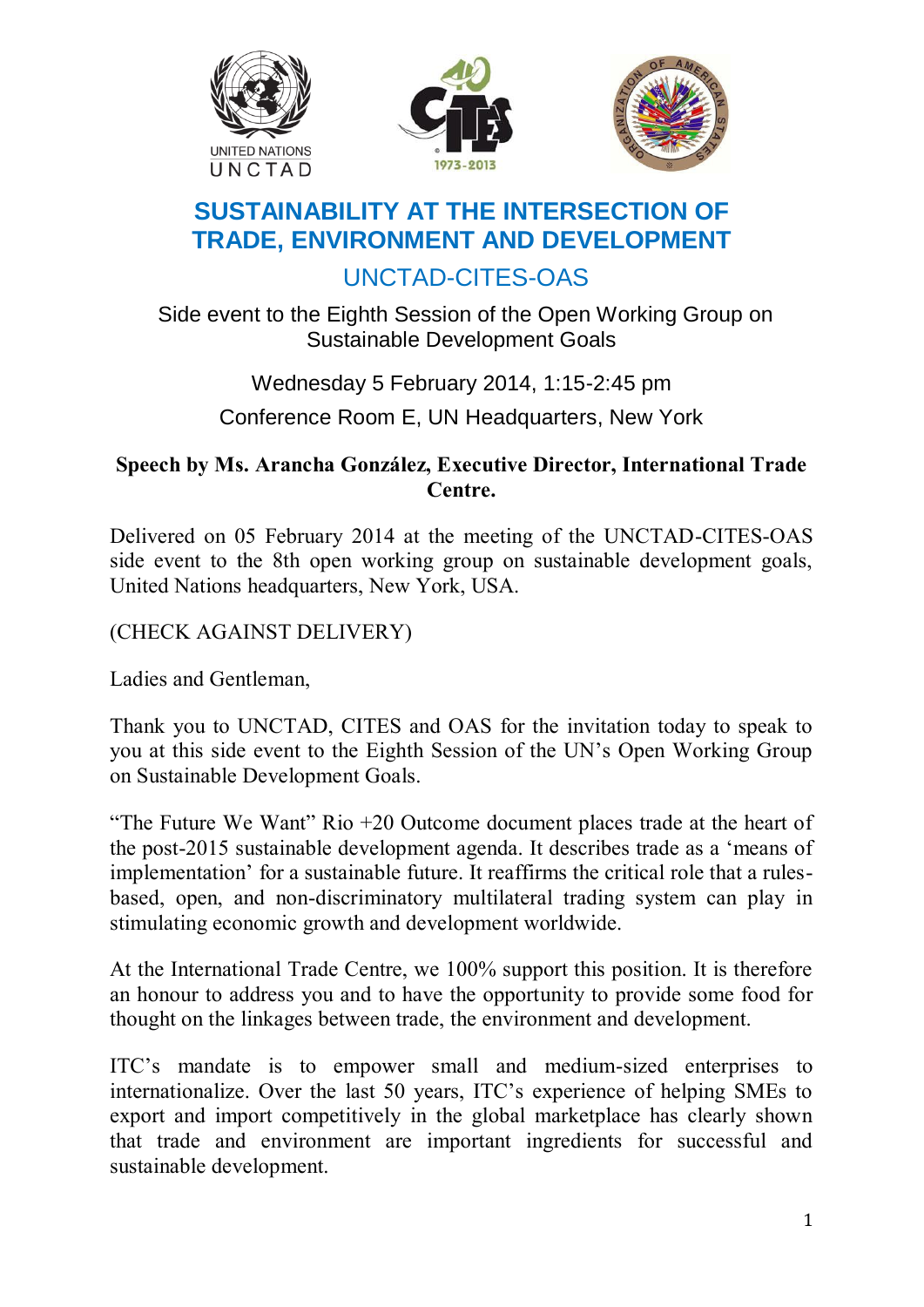SMEs are, in and of themselves, engines for sustainable development in that they generate more than 80% of jobs in developing countries. These jobs ensure that development progress in health; education; peace and security; and poverty reduction are well anchored and sustained. On the other hand, the impact of SME growth does go beyond poverty reduction. SMEs also have an impact on the environment through the technologies they use and how they source products.

Indeed, the sustainable development debate and the language of Rio  $+20$  may seem at first glance very different from the realities of running a small export business in Kampala or Colombo. Nothing could be further from the truth. In reality, sustainability is integral to many SMEs business operations. In fact, without sufficient consideration, trade can lead to the destruction of biodiversity. Just a year ago, trade was said to account for up to 30% biodiversity loss. These statistics crystalize the challenge for stakeholders to make SME growth greener and more equitable.

At ITC, we very much see the environment through the lens of the entrepreneur. This lens shows that the natural environment can present constraints to business development but it can also offer huge market opportunities. For example, a recent ITC survey of agro-food exporters in Peru and Uganda found that climate change is now one of their primary competitiveness concerns due to lost productivity and unreliable supplies. These types of constraints often determine the success or failure of an SME business operation.

On the positive side, biodiversity can and is marketed and traded internationally. Biodiversity trade in the form of services such as the safari travel and tourism industry; or in the form of goods such as plant products is a huge market opportunity for SMEs in developing countries.

Peru, for example, has successfully branded its biodiversity for exports. In 2012, Peru won the Leading Culinary Destination category of the World Travel Awards. Peruvian chefs are regularly showcased internationally for using the country"s unique and diverse ingredients. Together with other development partners, ITC is working with Promperu, Peru"s Trade Promotion Board, to provide SMEs and their suppliers in rural communities with capacity building on how to sustainably source, certify and export superfoods like "maca" and "sachi inchi" which are endemic to the region.

We carried out research to identify new markets and prepared SMEs for trade fairs that resulted in approximately \$6 million USD worth of new business last year alone.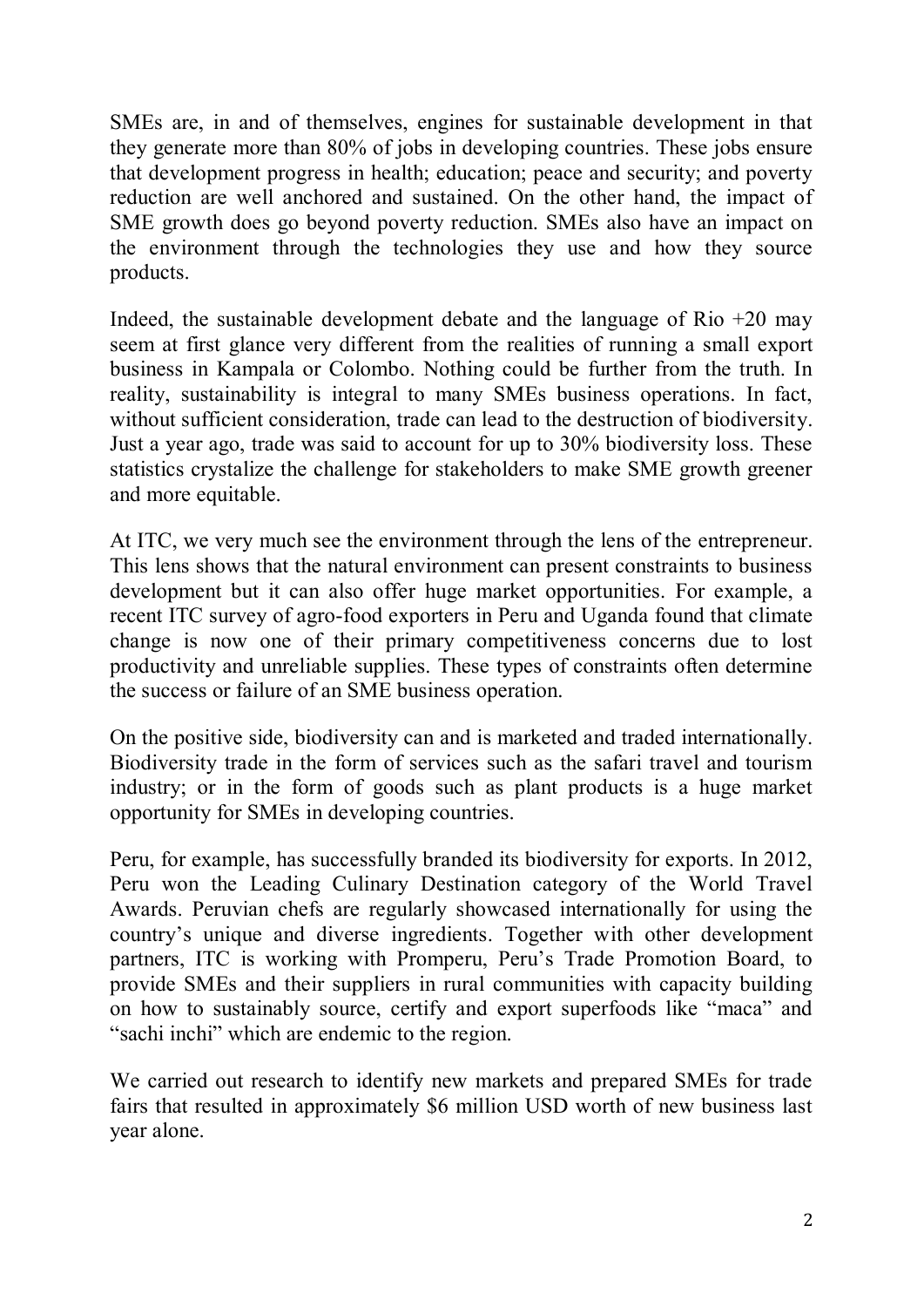AT ITC, we recognize the beneficial and adverse interaction that trade can have with the environment and have taken steps to support a positive relationship between the two. For example, ITC provides a free-of-charge online database which maps a vast range of private standards, bringing much needed transparency to the different voluntary standards, which are in many cases simply de facto market access requirements for the export of "green" or sustainably-produced products and services.

ITC also offers expertise on Geographical Indications, marketing and branding strategies and quality management, all of which strengthen the competitiveness of our target SME sector. The impact of working on GIs is especially felt by the low income rural communities who are collecting and supplying the SME exporters. They are now receiving higher volume orders and better prices for their goods.

These orders will be even greater once SMEs are empowered with the knowledge and know-how needed to comply with non-tariff measures (NTMs) like the EU"s Novel Food Regulation and the US Generally Agreed as Safe Regulation. The issue is not to circumvent or undermine these measures, many of which are legitimate measures to protect the consumer, but rather to build the capacity of SMEs to identify and comply with these measures, including in the area of private standards. Here, ITC continues to survey the temperature of developing country SMEs in order to build the best solutions for their needs. An ITC survey conducted last year with over 7000 SMEs reported that 70% of exporters and importers in LDCs faced burdensome NTMs, compared to an overall average of 54% from developing countries.

Going back to the example of the US regulation, ITC assisted the Peruvian natural product sector association to prepare a technical dossier proving the safety of sacha inchi in order to open up the market substantially to Peruvian exporters. This means greater orders for the SMEs which trickle down to the farmers in San Martin and other regions of the Peruvian Amazon. These communities will then have greater sources of cash income – income that helps them meet basic needs like food, clothing, housing, health and education. In other words, these farming families have an economic incentive to conserve biodiversity.

That, Ladies and Gentlemen is the heart of the intersection between trade, environment and development – to build markets where businesses and local communities have a self-interest to conserve nature; to reduce carbon emissions; to conserve soils; and to keep water courses clean. We cannot rely on altruism to stop biodiversity loss any more than we can rely on individual good will to reduce carbon emissions.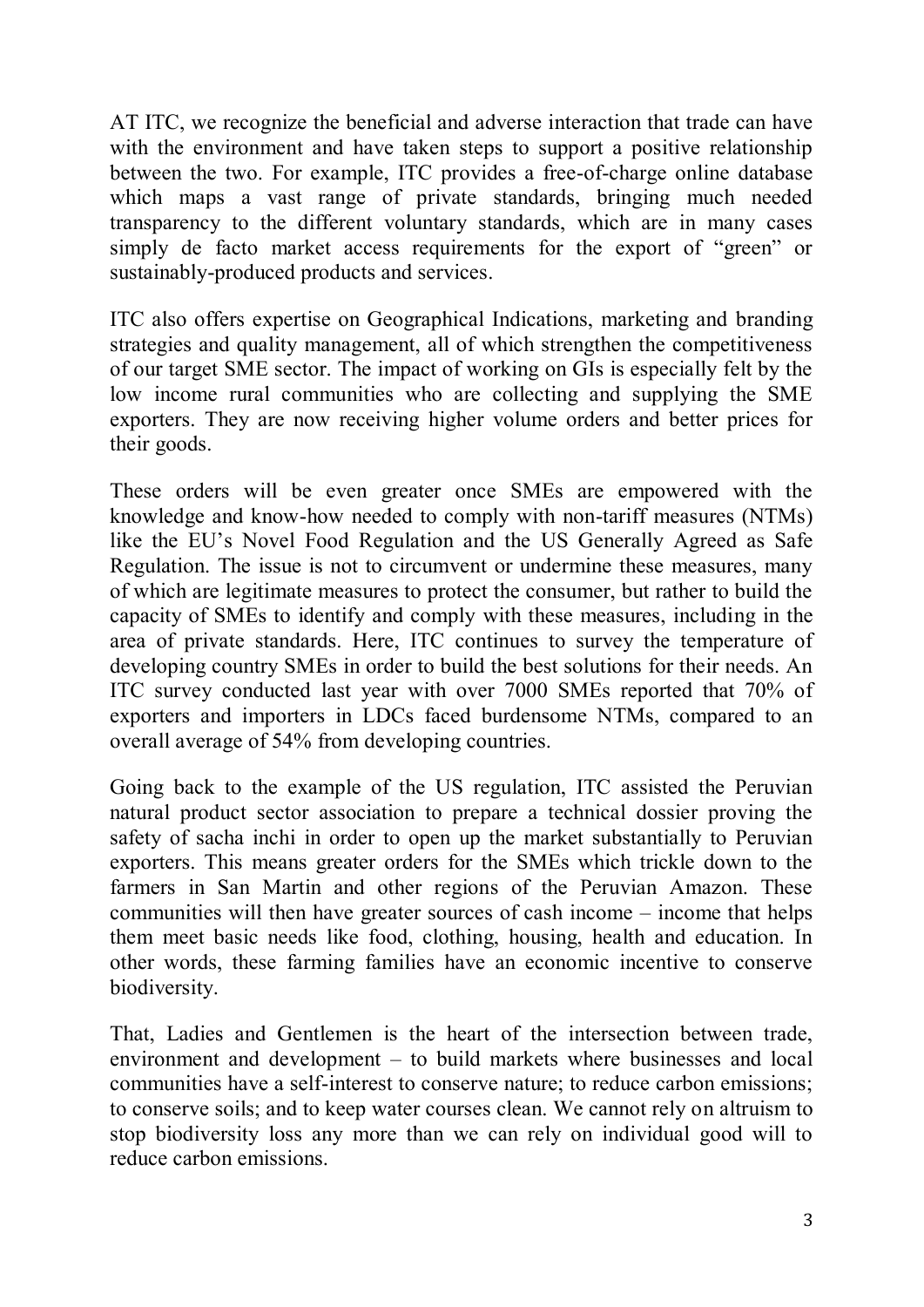Finding market-based solutions to biodiversity challenges is the very reason that ITC and CITES last week launched a partnership in Geneva. The collaboration will combine our expertise to increase understanding of international markets for products such as exotic skins, medicinal plants, natural fibres, precious timber; and to reinforce our capacity to deliver innovative solutions in areas where SMEs and communities need support to sustainable manage and trade biodiversity resources.

Partnerships with a multilateral environmental agreements like CITES mean that we can share expertise, it means international organizations and civil society can work more effectively and efficiently towards our common goals to develop sustainably.

However, we are not confined to partnering only with IOs. In November 2013, I had the pleasure to launch a similar tripartite partnership with the International Union for the Conservation of Nature as well as with Kering, which is the world"s largest fashion holding company. Through the partnership, the three organizations are committed to working side by side in their respective areas of competence to bring about greater sustainability, transparency and improved animal welfare in the python skin business. An ITC report in 2012 estimated the value of the python skin trade to be worth over \$1 billion USD. It is a business linked to the livelihoods of many thousands of low income families in Southeast Asia.

The 2012 report also expressed concerns about illegality and the risk of a lack of sustainable sourcing in the trade. In response to these concerns, Kering is now investing in the traceability within its supply chain. ITC and IUCN will carry out research to strengthen the trade"s benefits for livelihoods.

What I want to underline is the value of a shared vision amongst partners like CITES, IUCN, Kering and national authorities for creating legal, transparent markets in which SMEs and communities have the incentive to sustainably manage their biodiversity.

Let me also state that there is no silver bullet for sustainable trade. Natural resources are diverse by their very nature. Some species are more resilient than others. High levels of poverty in communities drive over-exploitation as do corruption and weak property rights.

However, these problems are not always insurmountable. The successful trade in vicuna and crocodiles from Latin America has demonstrated that wild animals can be traded legally and sustainably. ITC"s work with its partners in Peru has also shown that the trade in plant biodiversity can be sustainably managed and deliver pro-poor economic growth.